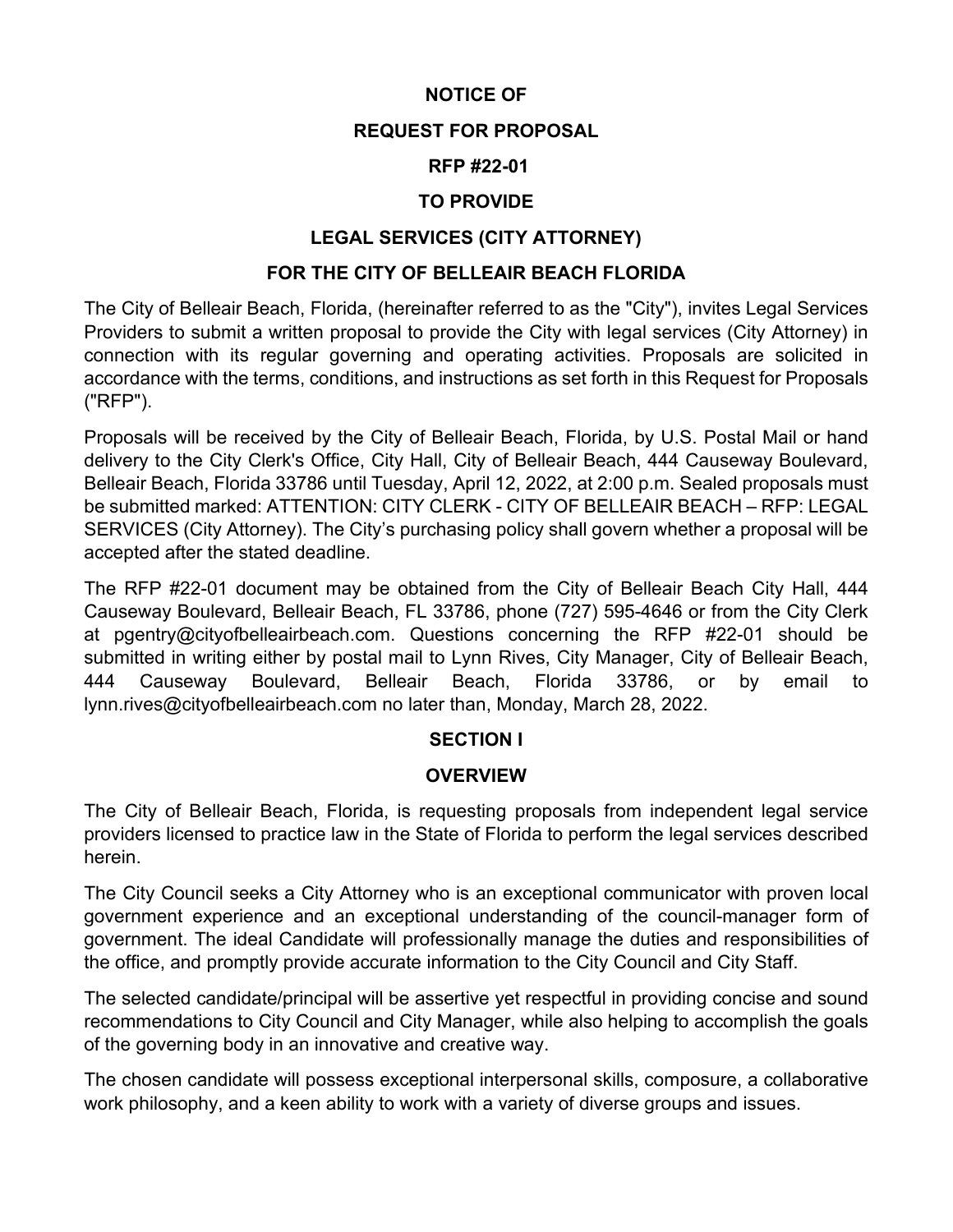The City Attorney should be skilled at building and maintaining positive working relationships with internal and external stakeholders and have the ability to be politically savvy while remaining politically neutral.

A strong ethical character is a desired characteristic for the City Attorney.

The City Attorney should have the skills and experience and/or the practice staff necessary to manage most municipal government legal matters, but also know when it is necessary to seek the assistance of outside counsel.

The chosen candidate/principal assigned to the City will hold a Juris Doctor from an accredited school of law and be licensed to practice law in the State of Florida. Florida local government experience is required.

Demonstrated experience and expertise in local government and agreements of all types and sizes is essential. A solid understanding of laws pertaining to open record requests and open meetings and an exceptional understanding of Robert's Rules of Order is important. A background in legislative issues is highly desired.

The City Attorney should have experience and knowledge of municipal law, contract law, constitutional law, labor law, land use, ADA experience and environmental law, property law, and tort law. The chosen candidate should have experience and familiarity with civil procedure and misdemeanor prosecution.

The City is currently addressing issues related to construction contracts, general services contracts, Code of Ordinance amendments, and future Charter Review. It will be important for the City Attorney to be well versed in these areas.

The "basic services" required in this Request for Proposals ("RFP") include:

- 1. As the chief legal advisor and attorney for the City of Belleair Beach, the City Attorney is appointed by, and reports directly to the City Council, while working closely with the City Manager.
- 2. Advise all offices, departments, Boards and Committees of the organization in legal matters. (Except those that are independent tribunals as set forth in the charter)
- 3. Draft and approve ordinances, resolutions, and contracts.
- 4. Manage public records requests.
- 5. Advise the City Council, the City Manager, and all the departments of the city concerning new or proposed state or federal legislation and to represent the City with others before all legislative bodies in matters affecting the City if requested.
- 6. Upon the City Attorney's own initiative or upon the direction of the City Council, appear in any and all litigation affecting the City and to represent the City in such manner as the City Attorney deems to be to the best interest of the City, and to institute, with City Council approval, such legal proceedings as may be necessary or desirable on behalf of the City.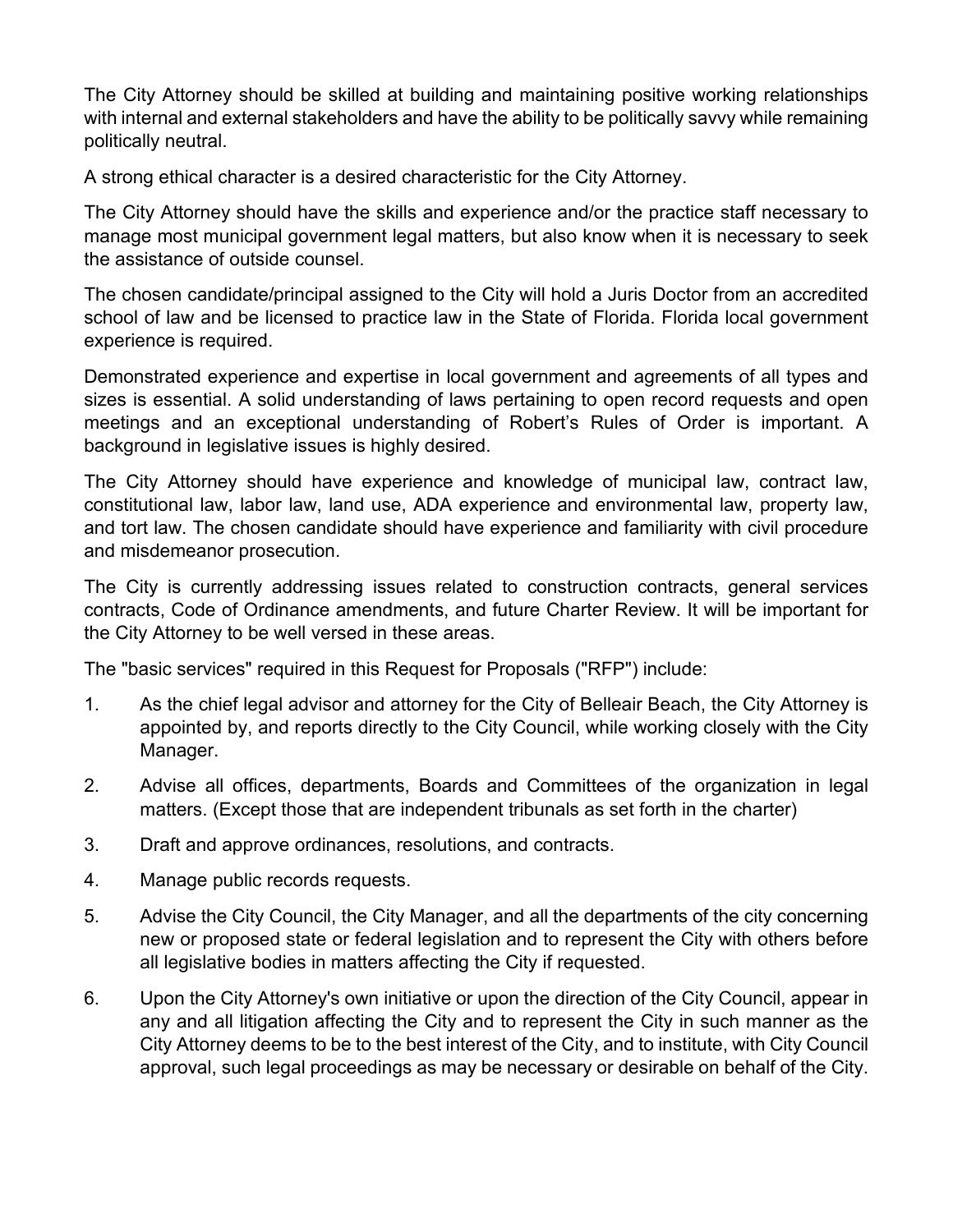- 7. When deemed for the best interest of the City, advise or represent officers and employees of the City in litigation in matters arising out of the official conduct of their office or duties or in the course of their employment.
- 8. Perform other duties as the City Council and City Manager may direct or request.
- 9. Offer legal advice on items requiring City Council action with appropriate recommendations based on analysis and experience.
- 10. Provide the City Council and City Manager with timely information on litigation, proposed litigation, and legal issues.
- 11. Effectively represents the City Council on potential legal problems in negotiations and hearings as required.
- 12. Practice preventative law, i.e., advise City Council and City Manager of potential legal problems.
- 13. Make appropriate data available to the media on legal issues related to the City, as directed by the City Council.
- 14. Maintain an effective relationship with the City Council, City Manager, and Staff.
- 15. Manage litigation effectively by preparing witnesses for trial, hearings, meetings, and depositions.
- 16. Deal effectively with unexpected or disturbing issues in group settings.

Price quotations for fees are requested for all services listed under "Scope of Work".

If you are interested in making a proposal to obtain this engagement, please comply with the enclosed detailed instructions for submitting proposals.

## **SECTION II**

## **GENERAL INSTRUCTIONS**

Proposal Format

All proposals must be typewritten.

Proposals should not be submitted in an elaborate format, and expensive binders are not desired.

Legibility, clarity, and completeness are essential. The proposal must be signed by individual(s) legally authorized to bind the Firm.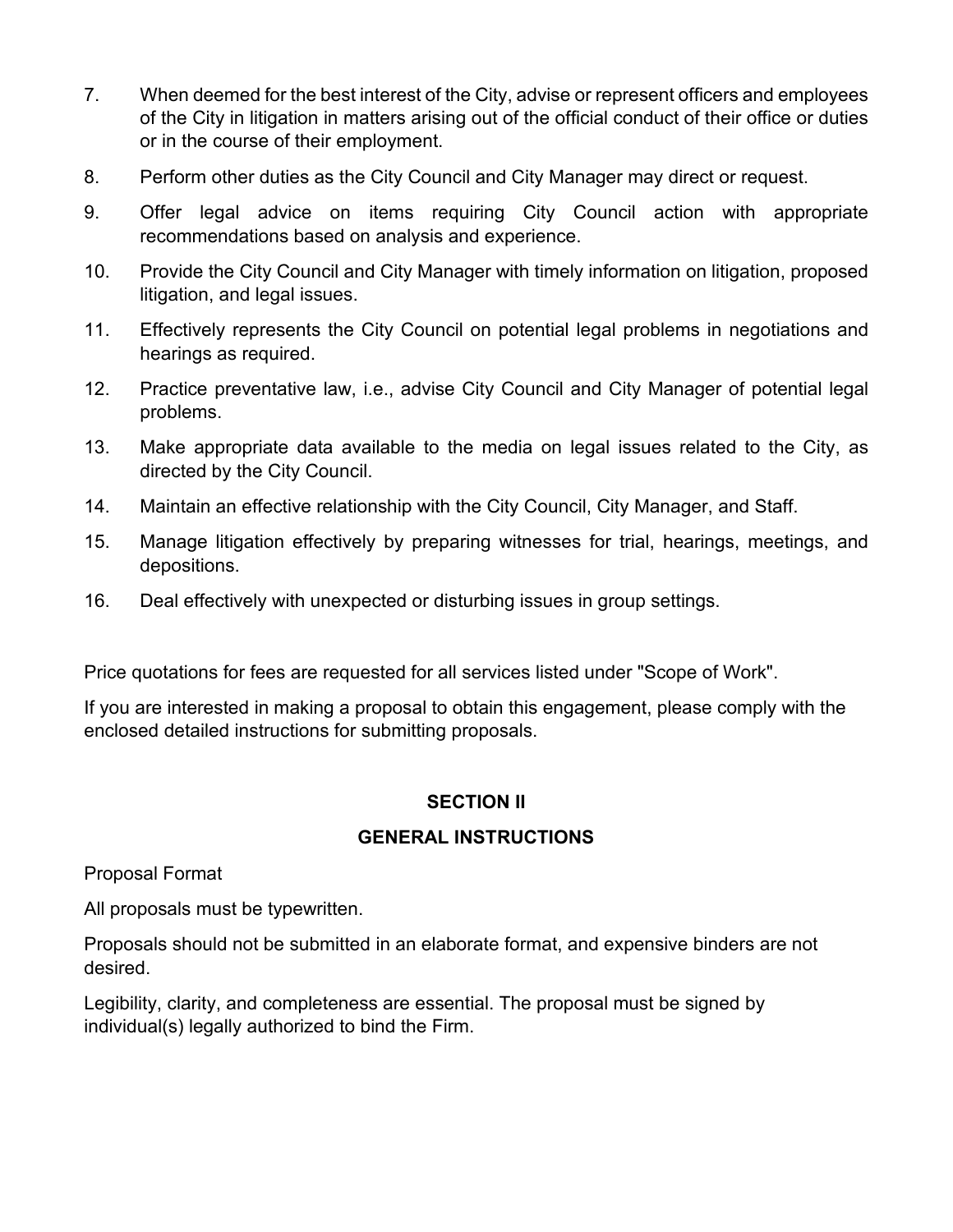### Submission Procedures

Ten (10) copies of the proposal (one for each elected member of the City Council plus the official file and staff) plus one (1) complete copy in PDF format are to be submitted in a sealed envelope to:

## **Patricia Gentry, City Clerk**

### **City of Belleair Beach**

## **444 Causeway Boulevard**

### **Belleair Beach, FL 33786**

To prevent opening by unauthorized individuals, your proposal should be identified on the envelope or wrapper as follows:

## **CITY OF BELLEAIR BEACH – RFP 22-01: Legal Services**

### **April12 2022 @ 2:00 P.M.**

The deadline for submission of proposals is April 12, 2022, at 2:00 p.m. No modification or addenda will be accepted after the closing dates stated above unless, in the opinion of the City Council, it is in the best interest of the City of Belleair Beach to do so.

Additional Information and Specification Changes

Request for additional information and questions should be addressed to Lynn Rives, City Manager, City Hall, City of Belleair Beach, 444 Causeway Boulevard, Belleair Beach, FL 33786, or by email lynn.rives@cityofbelleairbeach.com

Questions and requests for additional information must be submitted in writing by Monday, March 28, 2022.

The City reserves the right to change these specifications.

## **SECTION III**

## **SPECIAL INSTRUCTIONS**

The City requires that proposals be submitted which not only set out a Candidate's response to each of the City's concerns addressed in this RFP, but also specifically address each of the ITEMS set out below.

Innovation in approach and costs is desired. Each proposal must include:

**ITEM 1.** A Statement of Acknowledgment and Recognition that contact regarding this proposal with any individual, City Council Member, or employee of the city with the sole exception being Lynn Rives, City Manager will be grounds for disqualification of the Candidate at the option of the City Council. This limitation is in effect from the date of the publication of this RFP until a contract is recommended by the City Council. The Candidate may respond to questions initiated by a City Council Member once the contract is placed on the City Council agenda.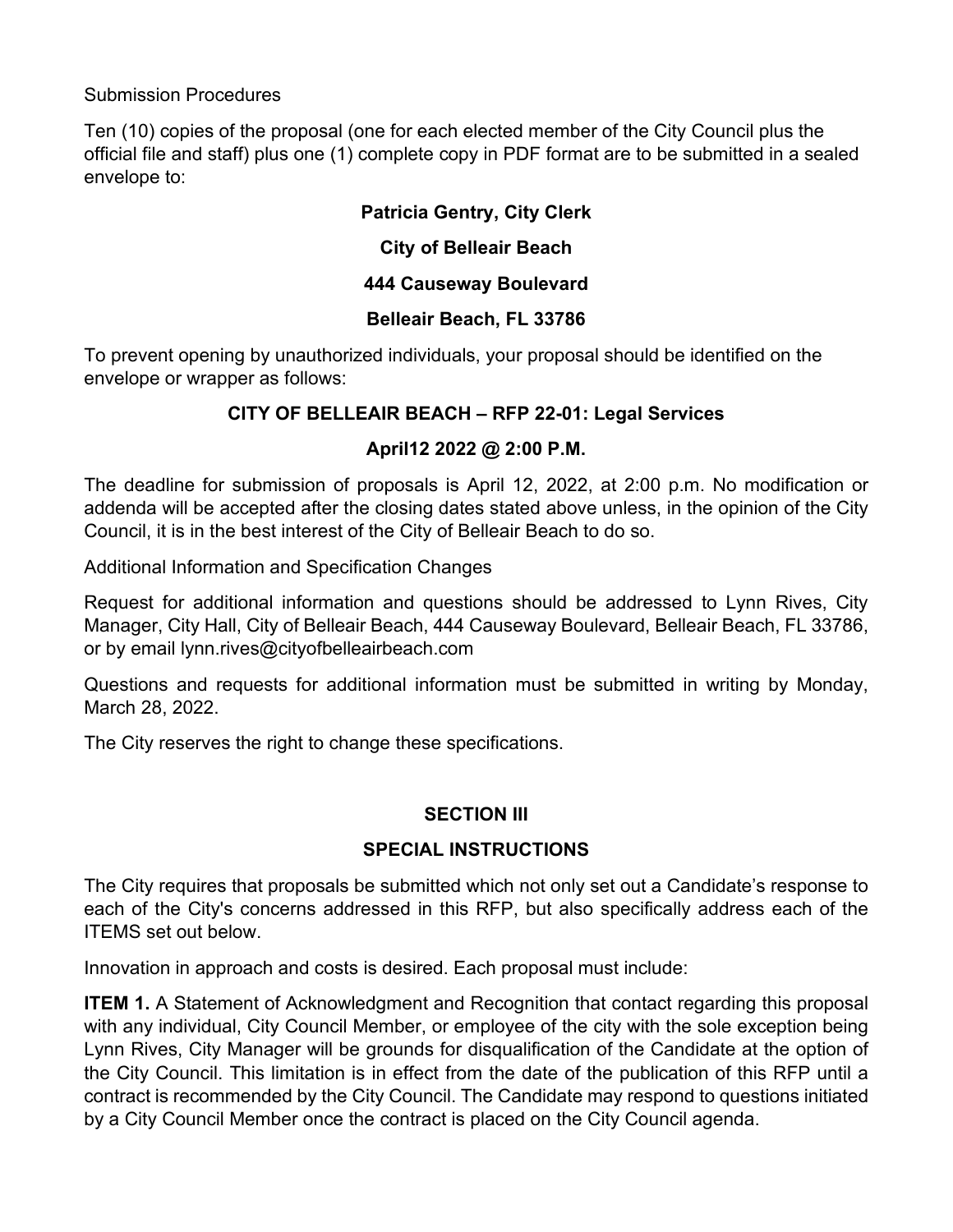**ITEM 2**. If applicant is a Candidate, a statement identifying the principal in the Candidate who is proposed to be designated as the City Attorney.

**ITEM 3**. A statement of the Candidate's procedure and practice for handling billable out-ofpocket expense matters, including billable travel time to and from city hall and other locations.

**ITEM 4.** A statement that the City Attorney will provide the City Council and the City Manager with status reports on pending matters monthly.

**ITEM 5.** A statement that the Candidate, if awarded a contract with the City, agrees not to undertake future representation nor to continue the present legal representation of any person or entity in a matter adverse to the City's legal interest relating to City matters during the term of the contract and for two (2) years after the expiration of any such contract. The City considers such representation to be a prima facie conflict of interest and will not agree to waive such conflict for any reason.

**ITEM 6**. A statement that the Candidate, if awarded a contract with the City, agrees that the City Attorney will attend all meetings, and work sessions, (if requested) of the City Council and additional meetings as requested, but that, on occasion may be represented by an associate in the absence of the City Attorney.

**ITEM 7.** A statement that the Candidate will not offer any contribution (monetary or in-kind services), nor offer any legal assistance or advice to a candidate for City elective office (including elected officers and officers elect) during an incumbent's term or to a new candidate prior to and following the award of a contract to that Candidate by the City Council. The term "Firm" includes proprietors of proprietorships, all partners of partnerships and all officers, directors, and holders of ten (10%) percent or more of the outstanding shares of corporations, and their immediate families.

## **SECTION IV**

# **EVALUATION AND SELECTION FACTORS**

The successful candidate will be selected based upon the ability to meet the needs outlined in the section titled "Scope of Work;" and the competitive rates at which these services may be provided.

All proposals will be evaluated by the City of Belleair Beach in accordance with the factors set forth below and narrowed to a field of two (2) to five (5) proposals. The finalists may be invited, at the sole discretion of the City Council, to present their proposals in a personal interview at a time and place to be designated by the City Council. Any Candidate should be prepared to attend a personal interview, upon one week's notice after submission of the proposal.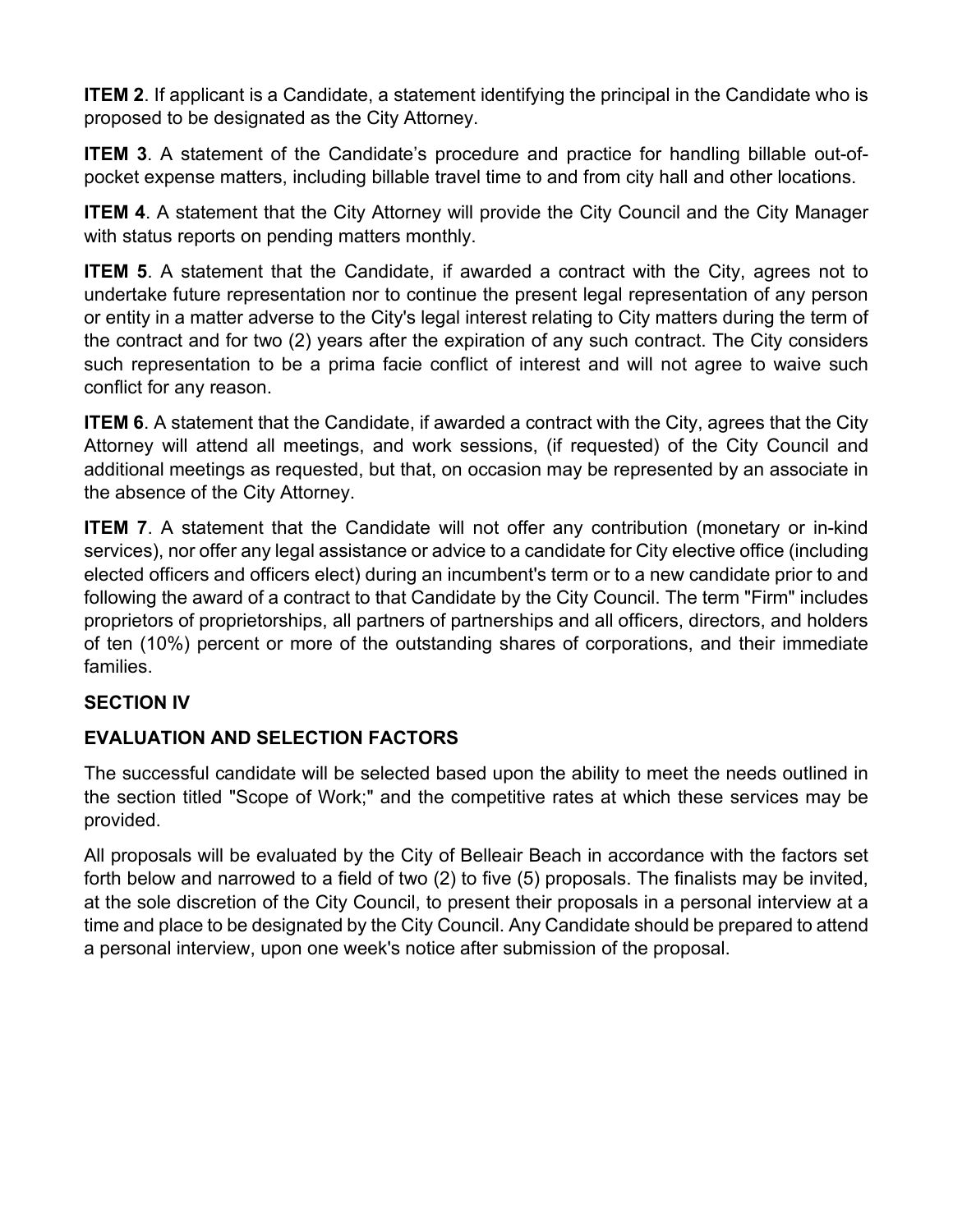## **SECTION V**

### **SCOPE OF WORK**

The successful Candidate will serve as City Attorney for the City of Belleair Beach and represent the City in all matters requiring legal counsel. All duties must be performed in accordance with the City Charter, the Code of Ordinances, the Comprehensive Plan of the City, and all other pertinent statutes and regulations.

Required services include, but are not limited to:

- 1. Service at Council Work Sessions.
- 2. Service at Council Meetings.
- 3. Service for Code Enforcement.
- 4. Service at Planning and Zoning Board Meetings.
- 5. Service at Charter Review Board Meetings
- 6. Service at other Council Appointed Boards as allowed by law or charter.
- 7. Service to the City Manager and Staff.
- 8. Service at other meetings as determined by the City Council or City Manager.

### **SECTION VI**

## **PROPOSAL OUTLINE AND CONTENT**

To simplify the review process and to obtain the maximum degree of comparability, proposals must be organized in the manner stated below and at minimum shall contain the following information:

- A. **Letter of Transmittal**. The letter of transmittal should be limited to a maximum of two (2) pages and should include the following:
	- 1. A brief statement of the Candidate's understanding of the work to be done and statements that the Candidate will comply with the requirements set forth in this RFP and City administrative guidelines.
	- 2. The proposal shall be signed by a person(s) authorized to legally bind a Candidate (including title of person, address, e-mail, and telephone number) and shall contain a statement that the proposal contained therein shall remain Candidate for a period of one hundred eighty (180) days from and after the date of proposal submittal.
	- 3. A brief statement that as a condition for submitting this proposal, the Candidate agrees that any decision of the City regarding the award of this contract, if any, is final, and the Candidate agrees not to litigate any issue concerning the selection process. Further, a brief statement that should the Candidate institute or threaten litigation relating to this RFP and the selection process, they shall be deemed to have forfeited any right to any proposed contract and/or damages claimed regarding the award thereof.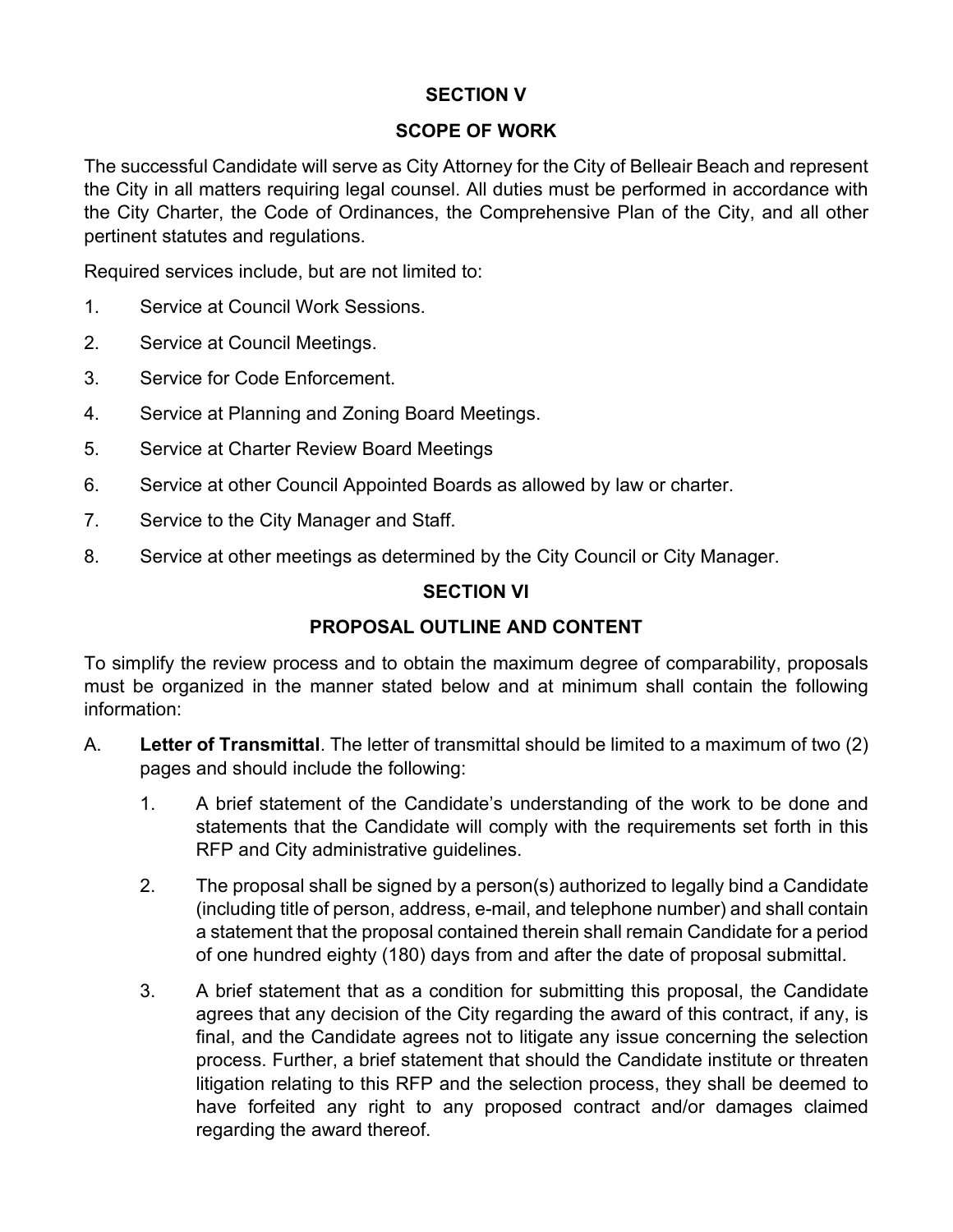- B. **Title Page**. The title page should include the RFP subject, the name of the Firm, local address, telephone number, name of contact person(s) including email addresses and website URL, and the date.
- C. **Table of Contents**. The table of contents should include a clear identification of the material by section and page number.
- D. **Management and Technical Approach.** Proposals submitted in response to this RFP must address, but not necessarily be limited to, the following:
	- 1. The staffing level to perform the contract, including the functions proposed to be performed by each person, his or her educational and experience levels.
	- 2. State the number of title and title related matters the supervising attorney has handled in the year preceding submission of this proposal.
	- 3. Summarize the Firm's ability to manage assignments in a timely manner.
	- 4. A Statement of Disclosure stating any fee sharing arrangement with other law firms in connection with this matter, management service, or fee referral arrangement with any other law Candidate or attorney, and a disclosure of the ownership and names of the Principals of any such firm.
	- 5. Willingness to maintain high professional standards in all communications and other dealings with the city.
	- 6. Methods by which the Candidate will track all open legal matters and report the status of such activities to the City Council and City Manager in a timely manner, at least monthly and as circumstances warrant.
	- 7. Willingness to work closely with the City Manager, Boards and Committees, and other departments/employees of the city, as necessary.
	- 8. All Attorneys who may provide service to the city are in good standing with the Florida Bar. (Attach a copy of each Attorney's certificate)
- E. **Resumes.** The proposal shall include resumes for all personnel who will be involved in providing legal services to the City of Belleair Beach. Resumes should include prior experience relevant to the engagement, information on licenses from the State and other jurisdictions, and information regarding continuing education and participation in professional organizations.

List of any pending ethics actions against any of the firm's attorneys.

List of any malpractice actions against the firm or attorneys, along with details of any settlement or litigation malpractice actions against the firm or attorneys for the past (7) seven years.

Similar Projects and References. The proposal shall include a list and brief description of any similar engagements currently in progress or completed or other municipal law experience. A minimum of five (5) year's experience in the field of municipal law is preferred.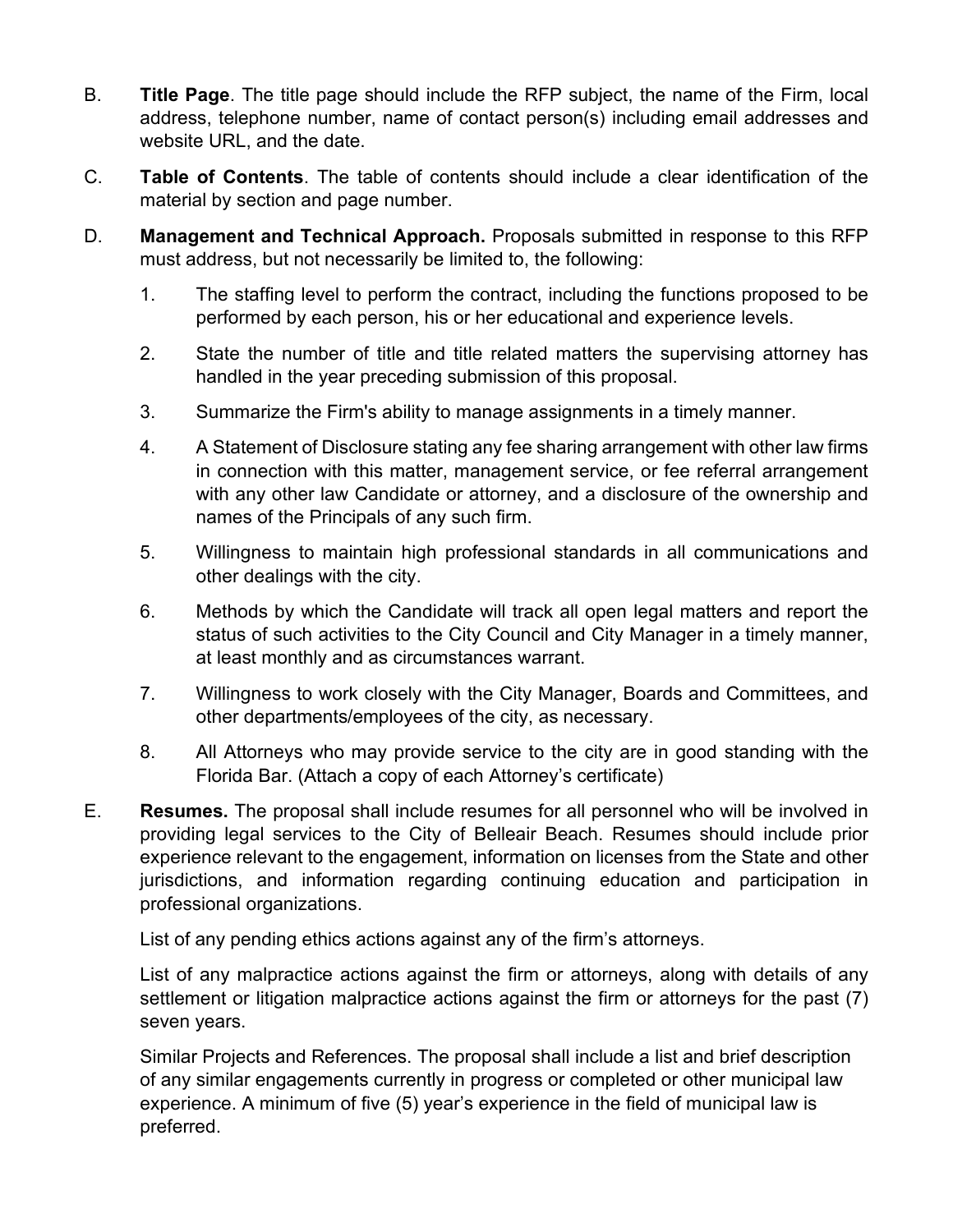F. **Fee Schedule**. The Candidates shall list a fee to be charged for each of the services listed below.

| Service                    | <b>Description of Services</b> | Fee       |
|----------------------------|--------------------------------|-----------|
| Monthly Retainer or Hourly |                                | Per Month |
| Rate                       |                                | Per Hour  |
| Hourly Services outside of |                                | Per Hour  |
| Retainer                   |                                |           |
| Litigation Hourly Rate     |                                | Per Hour  |
| Travel                     |                                |           |
| Out of Pocket              | Long Distance Phone            |           |
|                            | Fax                            |           |
|                            | Copies                         |           |
|                            | Other                          |           |

Other

- G. **Employment Opportunity**. Prior to entering into a contract with the City of Belleair Beach, the Candidate("contractor") shall agree to comply with the following equal employment opportunity clause, which shall be incorporated in the contract.
	- 1. The contractor, subcontractor, vendor, supplier, or lessee will not discriminate against any employee or applicant for employment because of race, religion, color, sex, sexual orientation, national origin, or age. The contractor, subcontractor, vendor, supplier, or lessee will take affirmative action to ensure that applicants are employed and that employees are treated during employment without regard to their race, religion color sex, national origin, or age. Such action will include, but not be limited to, the following: employment; upgrading; demotion or transfer; recruitment advertising; layoff or termination; rates of pay or other forms of compensation and selection for training, including apprenticeship. The contractor, subcontractor, vendor, supplier, or lessee agrees to post in conspicuous places available to employees, and applicants for employment, notices to be provided by the City setting forth the provisions of this Equal Employment Opportunity Clause.
	- 2. The contractor, subcontractor, vendor, supplier, or lessee states that all qualified applicants will receive consideration for employment without regard to race, religion, color, sex, sexual orientation, national origin, or age.
	- 3. The contractor or subcontractor will comply with all provisions of Executive Order No. 11246 and the rules, regulations, and relevant orders of the Secretary of Labor or other Federal Agency responsible for enforcement of the equal opportunity and affirmative action provisions applicable and will likewise furnish all information and reports required by the City Council, if any for purposes of investigation to ascertain and effect compliance with this program.
	- 4. In the event of the contractor's subcontractors, vendor's, supplier's, or lessee's noncompliance with the nondiscrimination clause of the contract or with any of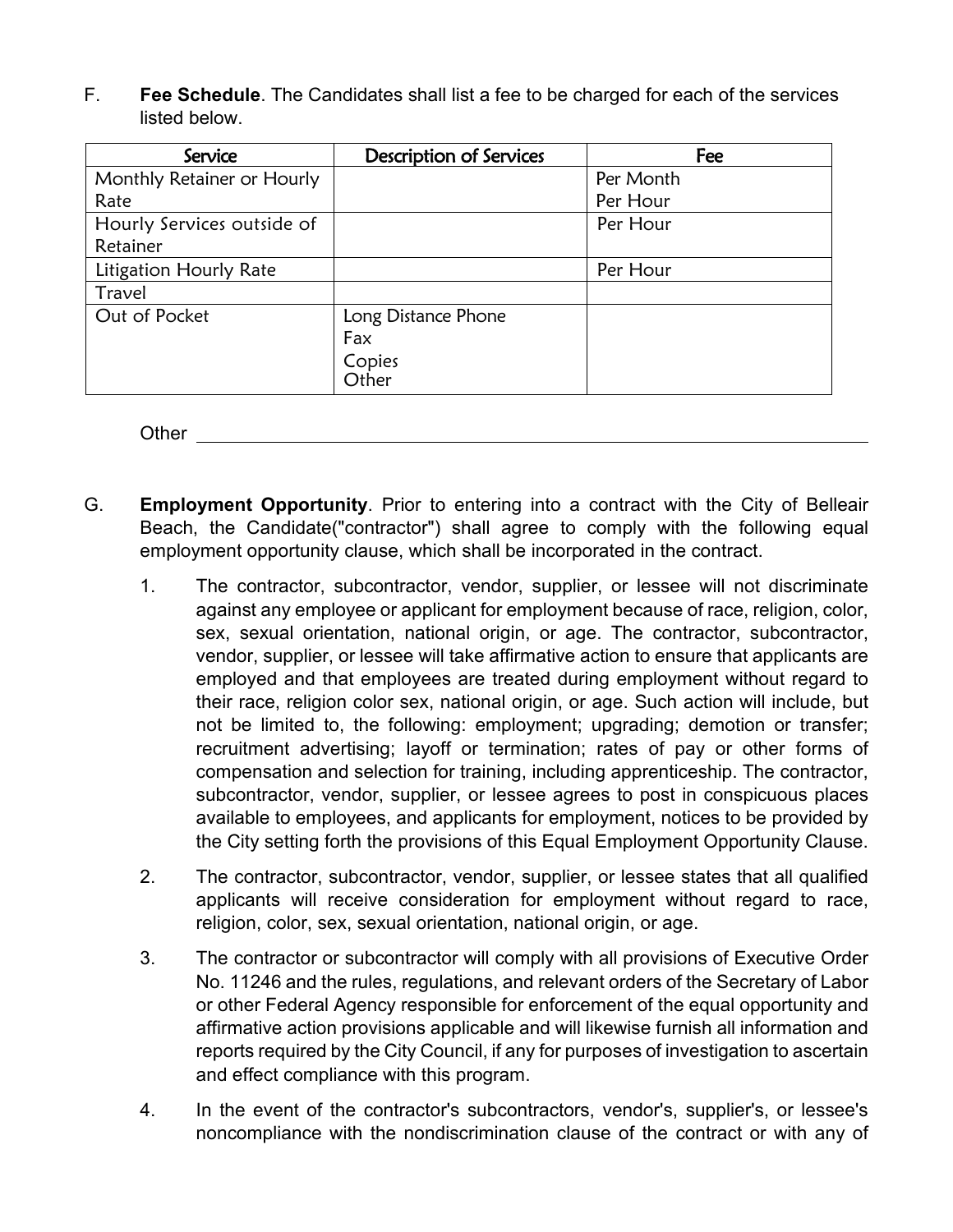such rules, regulations, or orders, the contract may be canceled, terminated, or suspended in whole or in part, and the contractor, subcontractor, vendor, supplier, or lessee may be declared ineligible for further City contracts in accordance with procedures in Executive Order No. 11246, and such other sanctions may be imposed and remedies invoked as provided in the said Executive Order, or by rule, regulation, or order of the Secretary of Labor, or as may otherwise be provide by law.

- H. Statement of Public Entity Crimes. Pursuant to the provisions of paragraph (2) (a) of Section 287.133, Florida Statutes: "A person or affiliate who has been placed on the convicted vendor list following a conviction for a public entity crime may not submit a bid on a contract to provide any goods or services to a public entity, may not submit a bid on a contract with a public entity for the construction or repair of a public building or public work, may not submit bids on leases of real property to a public entity, may not be awarded to perform work as a contractor, supplier, subcontractor, or consultant under a contract with any public entity, and may not transact business with any public entity in excess of the threshold amount provided in section 287.017, for CATEGORY TWO (\$10,000.00) for a period of thirty-six (36) months from the date of being placed on the convicted vendor list.
- I. Insurance. The Candidate shall maintain in effect during the term of any Contract in connection with this RFP, and all extensions and amendments thereof, certain insurance coverage as set forth below, and shall furnish certificates of insurance, in duplicate form, before beginning its performance under this Contract. All policies except Professional Liability and Worker's Compensation must name the City as an additional insured. All liability policies must be issued by a Company with a Certificate of Authority from the Florida Financial Services Council, Office of Insurance Regulation to conduct insurance business in Florida or a rating of at least B+ and a financial size of Class VI or better according to the current year's Best's Key Rating Guide, Property-Casualty United States. The Candidate shall maintain the following insurance coverage in the following amounts:
	- (1) Worker's Compensation including Broad Form All States Endorsement Statutory amount.
	- (2) Professional Liability: \$1,000,000 per occurrence; \$2,000,000 aggregate.
	- (3) Automobile Liability insurance \$1,000,000 combined single limit per occurrence. Defense costs are excluded from the face amount of the policy. Aggregate Limits are per 12-month policy period unless otherwise indicated.

All insurance policies must require on their face, or by endorsement, that the insurance carrier waives any rights of subordination against the City, and that it shall give 30-days written notice to the City before they may be canceled, materially changed, or non-renewed. Within the 30-day period, the City Attorney shall provide other suitable policies in lieu of those about to be canceled, materially changed, or non-renewed to maintain in effect the required coverage. If the City Attorney does not comply with this requirement, the City Council, at its sole discretion, may immediately suspend the City Attorney from any further performance under this Contract and begin procedures to terminate for default.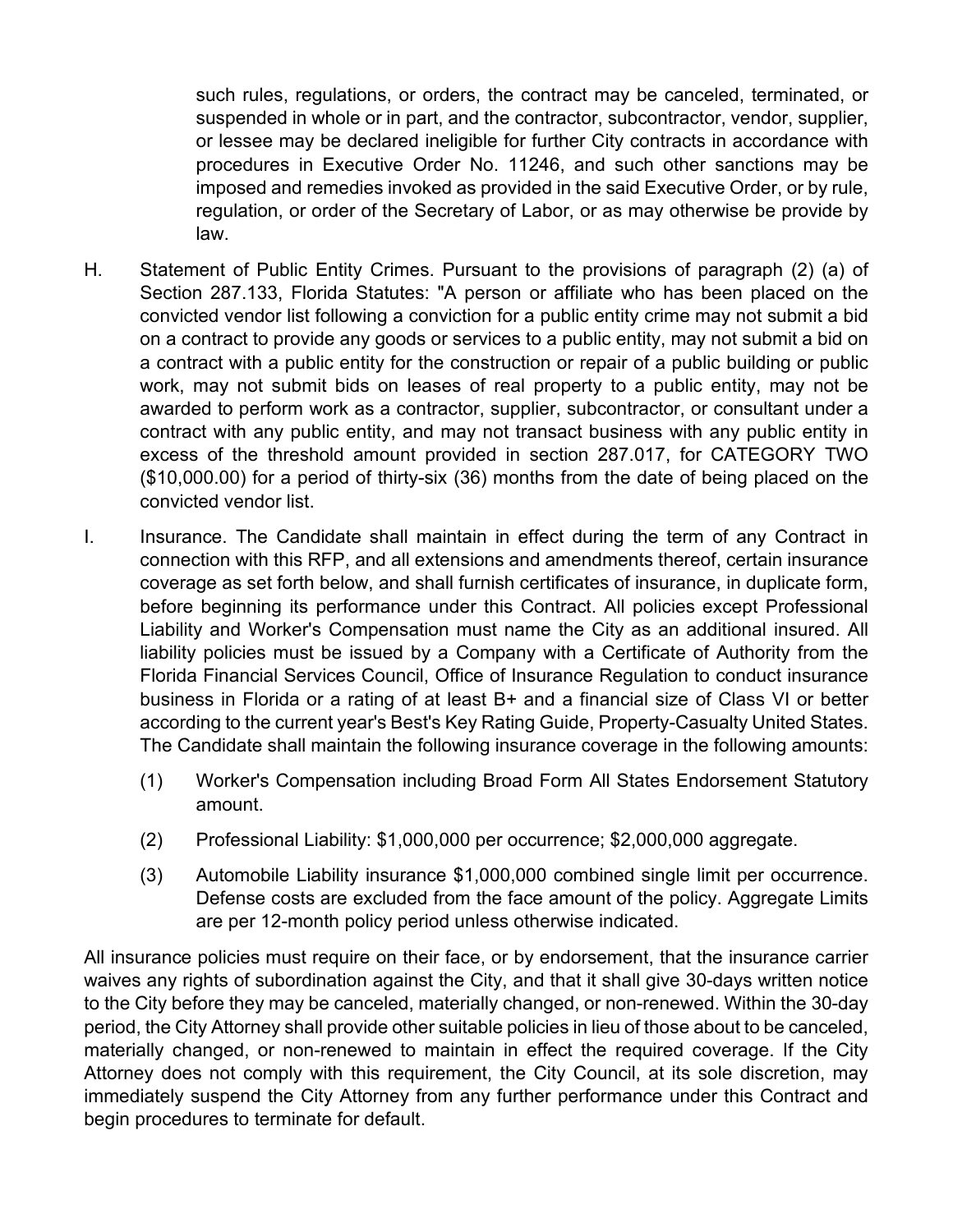#### **SECTION VII**

#### **CONDITIONS OF SUBMISSION**

The Candidate shall not, under penalty of law, offer any gratuities, favors, or anything of monetary value to any officer or employee of the City of Belleair Beach for any reason. The Candidate shall not engage in any manner in any practices with any other proposer(s) which may restrict or eliminate competition or otherwise restrain trade. Violation of this instruction will cause your proposal to be rejected by the City. (This does not preclude joint ventures or subcontracts). All proposals submitted must be the original work product of the Candidate offering the proposal. This RFP is not to be construed as a contract or as a commitment of any; nor does it commit the City of Belleair Beach to pay for costs incurred in the submission of a proposal or for any costs incurred prior to the execution of a formal contract, nor thereafter, except in accordance with the terms of any such contract.

The certification attached hereto as **CERTIFICATION** must be signed, dated, acknowledge, and must accompany your proposal.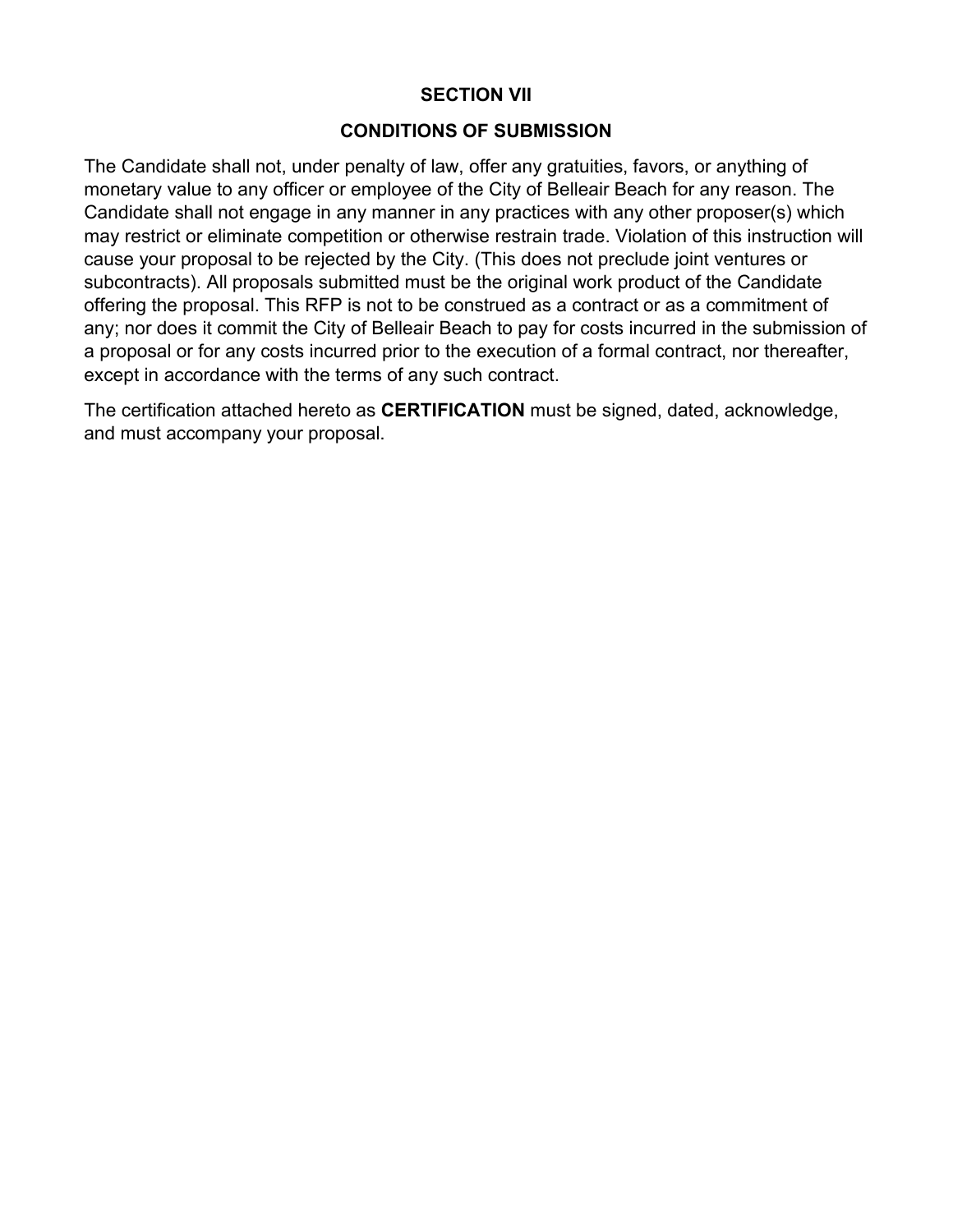## **SECTION VIII**

# **CANDIDATE'S INFORMATION**

| 1. | <b>Candidate Name</b>                                                                                                                                                                                        |                                                                                                                                                        |  |  |  |  |
|----|--------------------------------------------------------------------------------------------------------------------------------------------------------------------------------------------------------------|--------------------------------------------------------------------------------------------------------------------------------------------------------|--|--|--|--|
| 2. |                                                                                                                                                                                                              |                                                                                                                                                        |  |  |  |  |
| 3. |                                                                                                                                                                                                              |                                                                                                                                                        |  |  |  |  |
| 4. |                                                                                                                                                                                                              |                                                                                                                                                        |  |  |  |  |
| 5. | Contact's Telephone No. 2008 - 2009 - 2010 - 2010 - 2010 - 2010 - 2010 - 2010 - 2010 - 2010 - 2010 - 2010 - 20                                                                                               |                                                                                                                                                        |  |  |  |  |
| 6. |                                                                                                                                                                                                              |                                                                                                                                                        |  |  |  |  |
| 7. |                                                                                                                                                                                                              |                                                                                                                                                        |  |  |  |  |
| 8. | If you are a corporation, please provide the following:                                                                                                                                                      |                                                                                                                                                        |  |  |  |  |
|    | a.)                                                                                                                                                                                                          | Federal Tax I.D. #:                                                                                                                                    |  |  |  |  |
|    | b.)                                                                                                                                                                                                          | A certified copy of Certificate in Good Standing from the Secretary of State.                                                                          |  |  |  |  |
|    | $\mathsf{c}$ .)                                                                                                                                                                                              | A list of the corporate officers (names, addresses)                                                                                                    |  |  |  |  |
| 9  | References: Please provide a list of four (4) references of client organizations that the<br>Candidate is currently representing or has represented. The city may request<br>information from these sources. |                                                                                                                                                        |  |  |  |  |
|    |                                                                                                                                                                                                              |                                                                                                                                                        |  |  |  |  |
|    |                                                                                                                                                                                                              |                                                                                                                                                        |  |  |  |  |
|    |                                                                                                                                                                                                              |                                                                                                                                                        |  |  |  |  |
|    |                                                                                                                                                                                                              | Contact's Telephone No<br><u> Alexandria de la contrada de la contrada de la contrada de la contrada de la contrada de la contrada de la c</u>         |  |  |  |  |
|    |                                                                                                                                                                                                              | <b>Contact's Facsimile No</b><br><u> 1989 - Johann Harry Harry Harry Harry Harry Harry Harry Harry Harry Harry Harry Harry Harry Harry Harry Harry</u> |  |  |  |  |
|    |                                                                                                                                                                                                              |                                                                                                                                                        |  |  |  |  |
|    |                                                                                                                                                                                                              |                                                                                                                                                        |  |  |  |  |
|    |                                                                                                                                                                                                              |                                                                                                                                                        |  |  |  |  |
|    | Contact's Facsimile No <b>wing the Contact's Facsimile Now Contact</b>                                                                                                                                       |                                                                                                                                                        |  |  |  |  |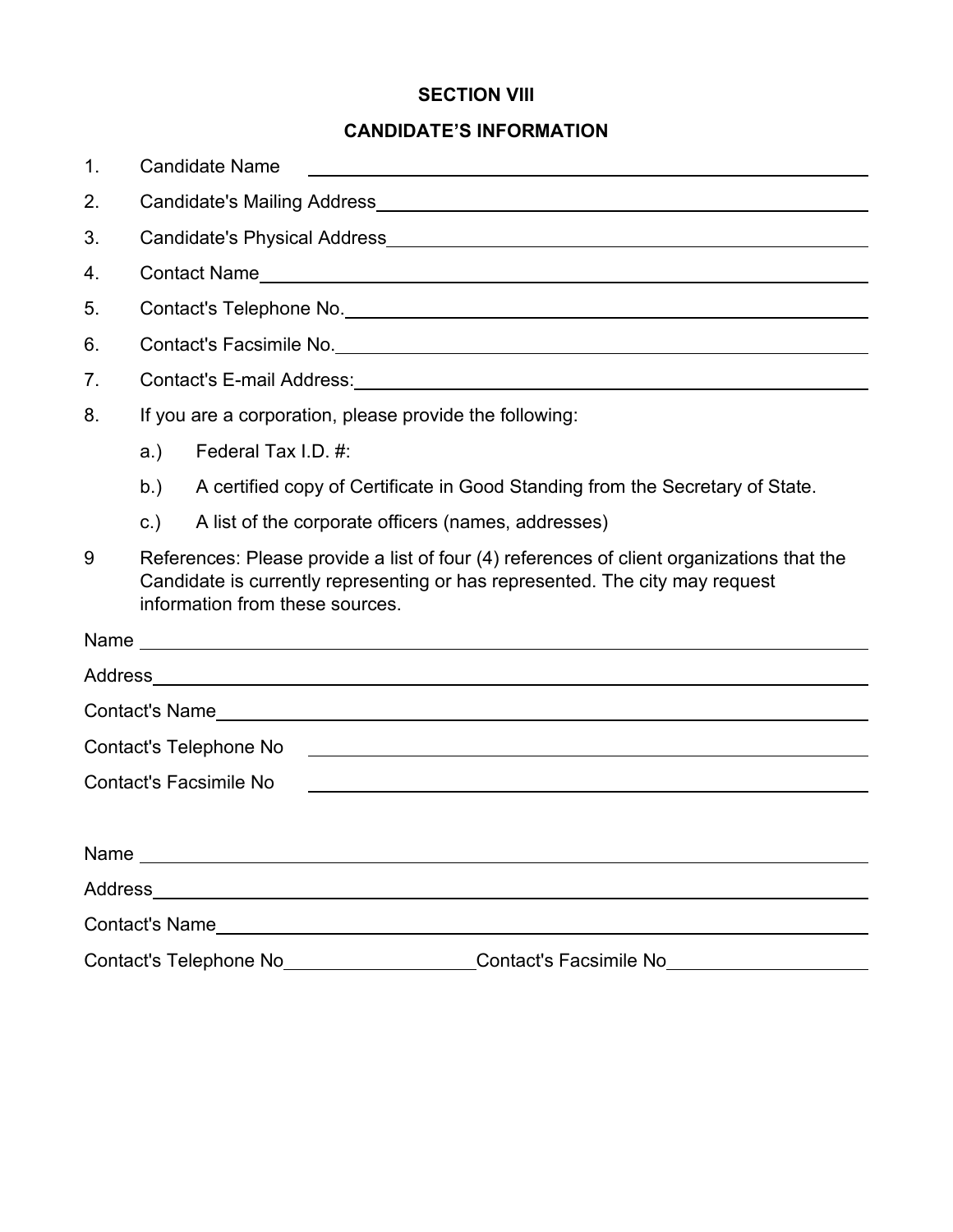| Contact's Telephone No___________________Contact's Facsimile No_________________ |  |  |
|----------------------------------------------------------------------------------|--|--|
|                                                                                  |  |  |
|                                                                                  |  |  |
|                                                                                  |  |  |
|                                                                                  |  |  |
| Contact's Name                                                                   |  |  |
| Contact's Telephone No __________________Contact's Facsimile No ________________ |  |  |

### **CERTIFICATION**

- 1. I/We understand, acknowledge and agree that the City of Belleair Beach shall not be responsible for reimbursement of any costs incurred in the preparation of this proposal.
- 2. I/We understand, acknowledge and agree that the City Council may reject this proposal, in whole or in part, out-of-hand, for no reason, and that any such rejection will result in no obligation whatsoever on the part of the City of Belleair Beach or any of its employees and officials.

I/We understand, acknowledge and agree that the City Council reserves the right to reject all proposals and to accept any offer received, whether or not the offer is the lowest price offer received.

- 3. I/We understand, acknowledge and agree that any complaint made by a proposer made regarding the selection process or any contract award relating to the RFP will void any proposal filed by the complaining proposer.
- 4. I/We understand, acknowledge and agree that any contract awarded herein shall not entitle the successful proposer to perform work for the City of Belleair Beach on an exclusive basis.
- 5. I/We understand, acknowledge and agree that the City Council retains the discretion to use or not to use the services of any successful proposer under this RFP and that any contract award does not guarantee that the successful proposer will be requested to perform work under the contract.
- 6. I/We understand, acknowledge, and agree that the City Council will require, as a condition of any contract awarded under this RFP, that the proposer shall provide proof of insurance in amounts acceptable to the City, including, but not necessarily limited to the following categories of insurance, General Liability, Automobile Liability, Workers' Compensation and Professional Liability. If selected for the award of a contract under this RFP, I/We